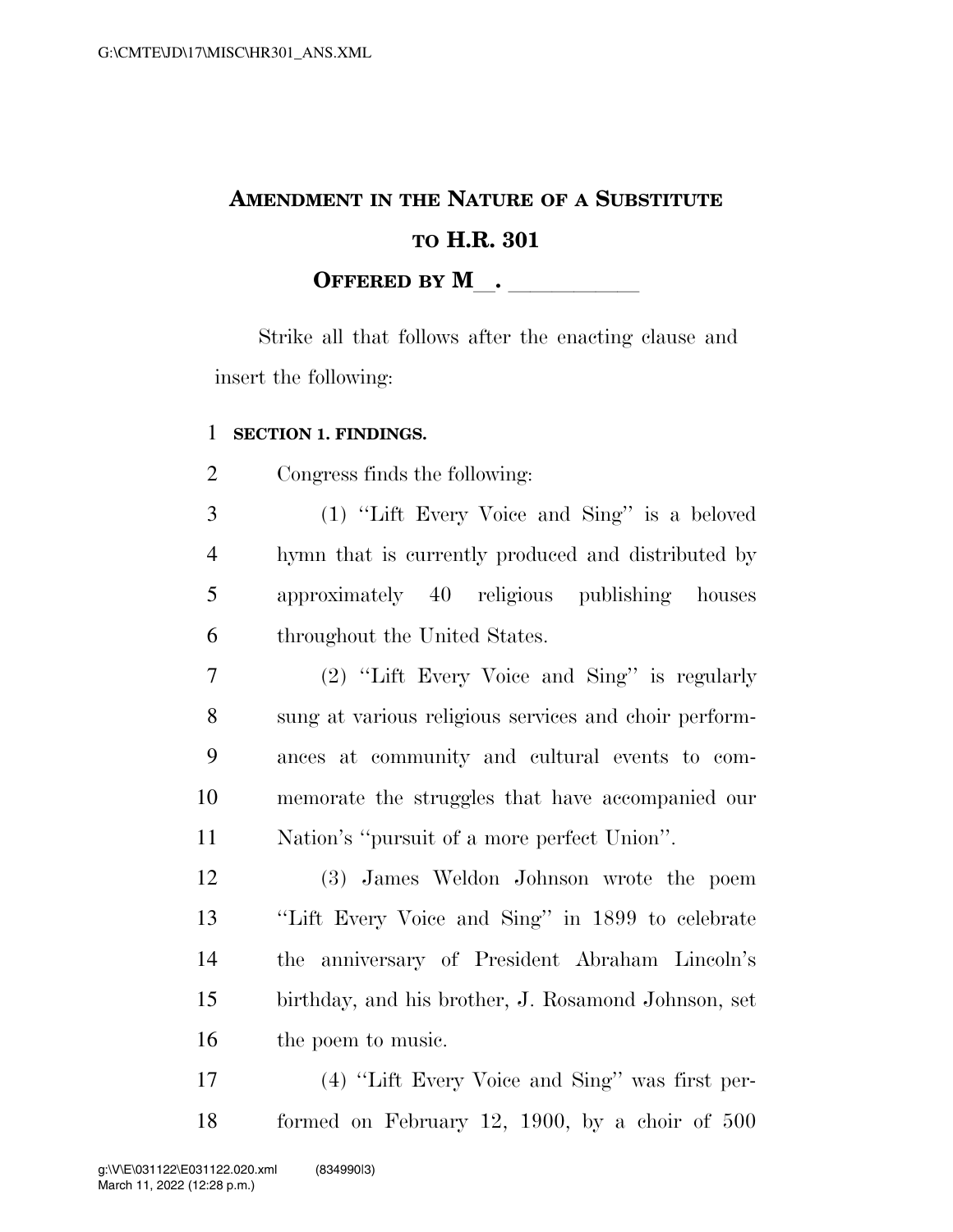| $\mathbf{1}$   | school children from the Stanton School in the John-  |
|----------------|-------------------------------------------------------|
| $\overline{2}$ | sons' hometown of Jacksonville, Florida, where        |
| $\mathfrak{Z}$ | James Weldon Johnson served as the principal.         |
| $\overline{4}$ | (5) In 1905, Booker T. Washington's recogni-          |
| 5              | tion of "Lift Every Voice and Sing" helped to make    |
| 6              | it a very popular song in Black communities           |
| $\overline{7}$ | throughout the United States.                         |
| 8              | (6) In 1906, President Theodore Roosevelt             |
| 9              | named James Weldon Johnson to diplomatic posi-        |
| 10             | tions in Venezuela and Nicaragua, and when he re-     |
| 11             | turned to the United States, he became affiliated     |
| 12             | with the NAACP.                                       |
| 13             | $(7)$ In the 1920s, the NAACP chose "Lift"            |
| 14             | Every Voice and Sing" as its official song and it was |
| 15             | dubbed the "Black National anthem".                   |
| 16             | (8) In 1934, James Weldon Johnson, a grad-            |
| 17             | uate of Clark Atlanta University, became the first    |
| 18             | African-American professor at New York University,    |
| 19             | and later served in a similar capacity at Fisk Uni-   |
| 20             | versity in Nashville, Tennessee.                      |
| 21             | (9) The lyrics of "Lift Every Voice and Sing"         |
| 22             | inspired the 16 foot sculpture, "The Harp" created    |
| 23             | by the renowned artist Augusta Savage and commis-     |
| 24             | sioned by the 1939 New York World's Fair.             |